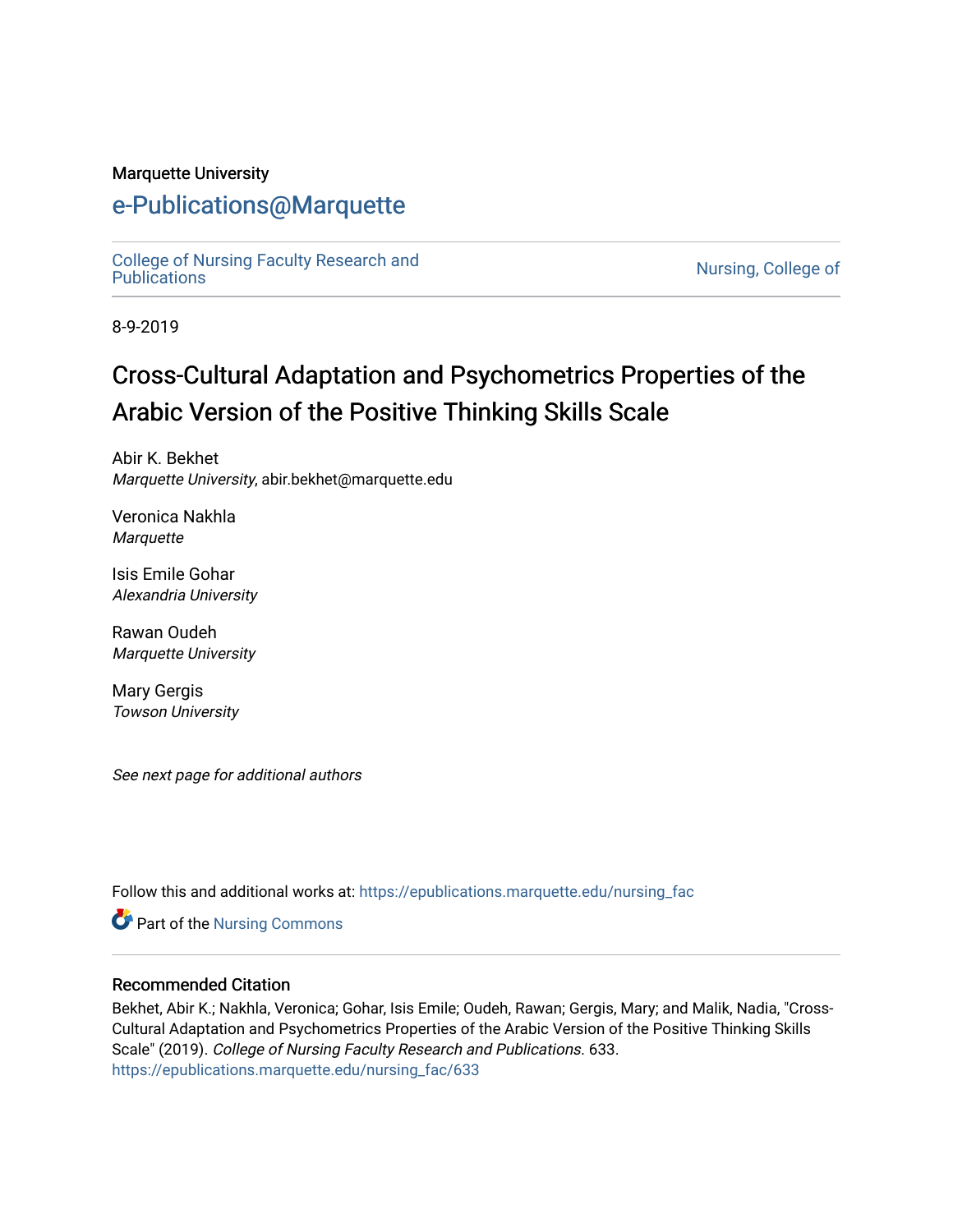#### Authors

Abir K. Bekhet, Veronica Nakhla, Isis Emile Gohar, Rawan Oudeh, Mary Gergis, and Nadia Malik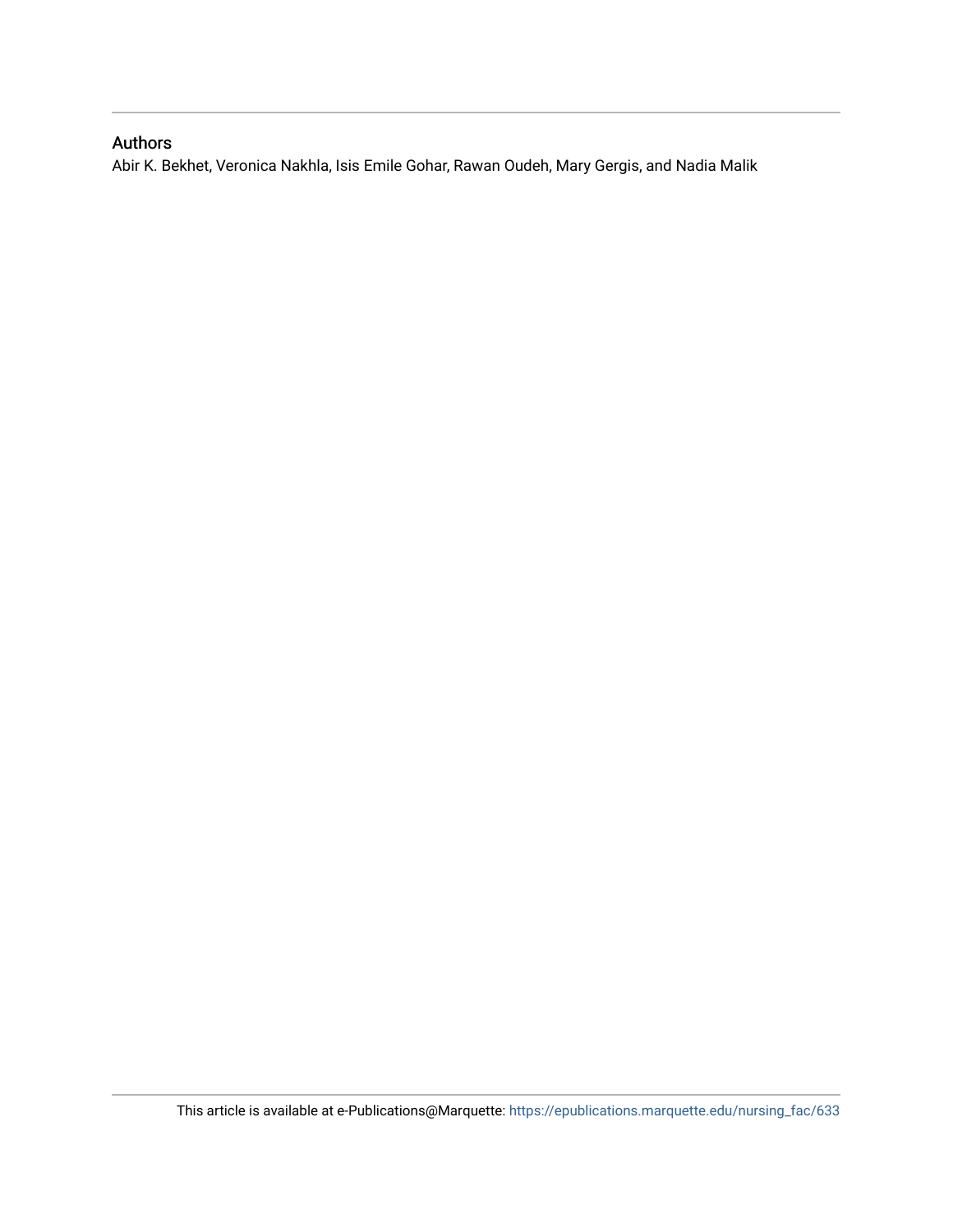**Marquette University**

## **e-Publications@Marquette**

## *Nursing Faculty Research and Publications/College of Nursing*

*This paper is NOT THE PUBLISHED VERSION;* **but the author's final, peer-reviewed manuscript.** The published version may be accessed by following the link in the citation below.

*Issues in Mental Health Nursing*, Vol. 41, No. 1 (2020): 49-53. [DOI.](https://doi.org/10.1080/01612840.2019.1631415) This article is © Taylor & Francis and permission has been granted for this version to appear in [e-Publications@Marquette.](http://epublications.marquette.edu/) Taylor & Francis does not grant permission for this article to be further copied/distributed or hosted elsewhere without the express permission from Taylor & Francis.

# Cross-Cultural Adaptation and Psychometrics Properties of the Arabic Version of the Positive Thinking Skills Scale

Abir K. Bekhet College of Nursing, Marquette University, Milwaukee, Wisconsin Veronica Nakhla College of Health Sciences, Marquette University, Milwaukee, Wisconsin Isis Emile Gohar Alexandria University, Alexandria, Egypt Rawan Oudeh Klinger College of Arts & Sciences, Marquette University, Milwaukee, Wisconsin Mary Gergis Towson University, Towson, Maryland Nadia Malik College of Health Sciences, Marquette University, Milwaukee, Wisconsin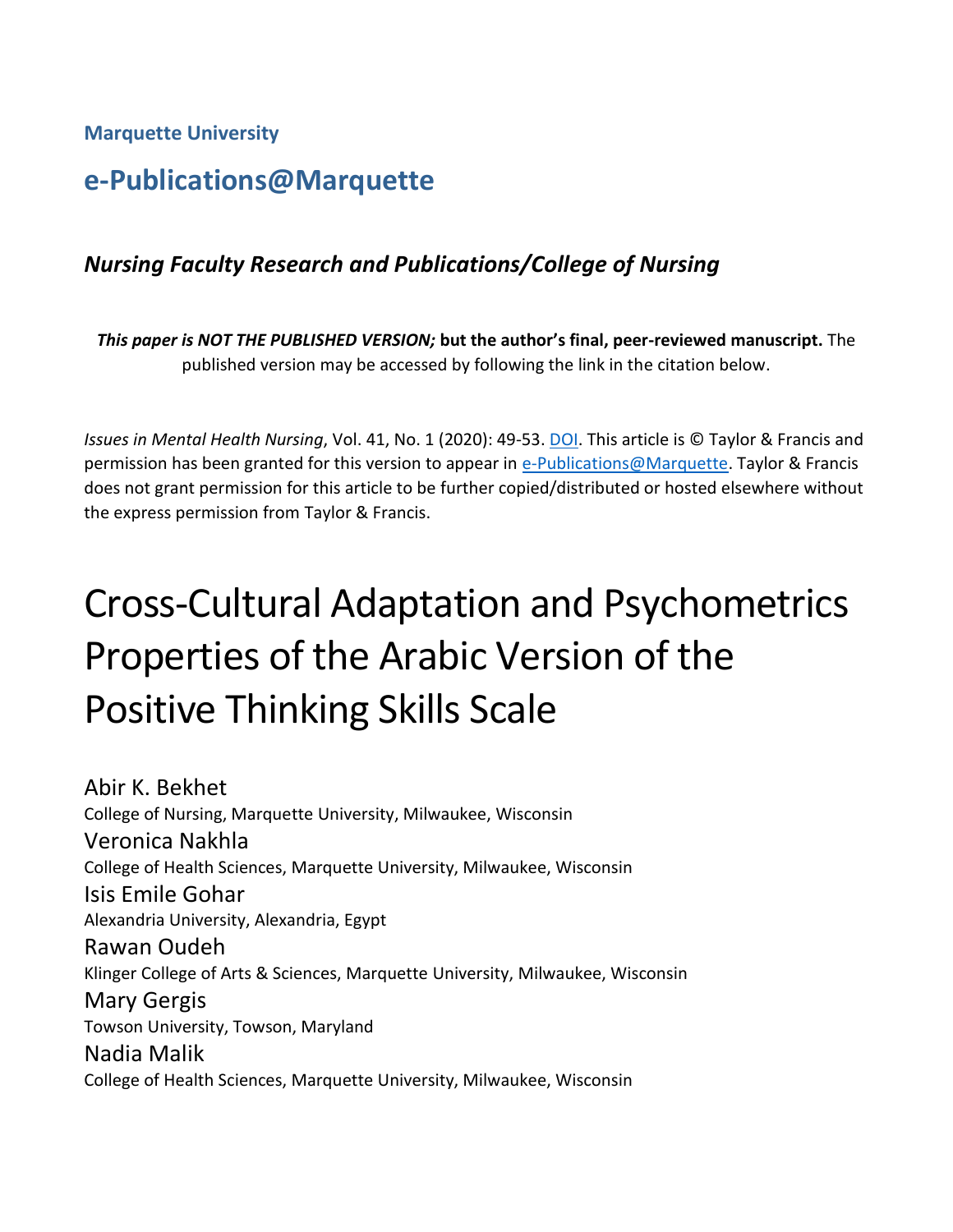## Abstract

## Abstract

## Background

Identifying depressive cognitions in first-generation Middle Eastern immigrants (FGMEI) can be an important step to prevent the development of clinical depression.

## Purpose

This study focused on the cross-cultural equivalence and psychometric testing of the Arabic version of the Positive Thinking Skills Scale (A-PTSS) among 100 FGMEI.

## Methods

Content/face validity of the measure was conducted. Internal consistency, homogeneity, dimensionality and construct validity were assessed.

## Results

Cronbach's alpha for (A-PTSS) was .89. Factor extraction generated only one factor, which is consistent with the English version. The A-PTSS total score had a strong positive correlation with the positive cognition scores (*r* = .42, *p* < .001), the total resourcefulness scores (*r* = .39, *p* < .001), and with the total generalized anxiety scores (*r* = −.42, *p* < .001), thereby suggesting construct validity.

## Conclusion

This scale has the potential to become a useful screening tool for depressive cognitions among FGMEI.

## Introduction

Middle Easterners are considered one of the most growing immigrant groups in the United States (US). A recent analysis by the Center for Immigration Studies revealed that the number of immigrants from the Middle East has jumped more than sevenfold between 1970 and 2000. More specifically, Middle Eastern immigrants were fewer than 200,000 in 1970 and they have reached nearly 1.5 million in 2000 (Camarota, [2002\)](https://www.tandfonline.com/doi/full/10.1080/01612840.2019.1631415). Migrant studies in US have rarely covered the Middle Eastern population and they failed to distinguish between first and second generations (Nasseri & Moulton, [2011\)](https://www.tandfonline.com/doi/full/10.1080/01612840.2019.1631415).

## Statement of the problem

First-generation migrants are facing enormous stress and they are at an increased risk of depression for a wide range of reasons including, but not limited to, language barriers, occupation, alienation, loneliness, culture shock, and home sickness. Worldwide, depression is the second leading cause of disability. Although the popular media increasingly reports on the rise of depression among Middle Eastern immigrants, reports of ways to intervene to stem that depression are limited. Detecting and treating early depressive thoughts in Middle Eastern immigrants can be an important step in preventing the development of clinical depression and suicide. In 2016, it was suggested that the use of culturally specific validated measurement tools for assessing migrant mental health is highly needed. As indicated by previous researchers, there is a necessity for clinicians and researchers to have reliable and valid scales in their own native language to measure a concept of interest (Sousa, Zauszniewski, Mendes, & Zanetti, [2005\)](https://www.tandfonline.com/doi/full/10.1080/01612840.2019.1631415). Positive thinking is a cognitive process that has been instrumental in assisting individuals to deal with problems and has been used as a useful strategy for coping with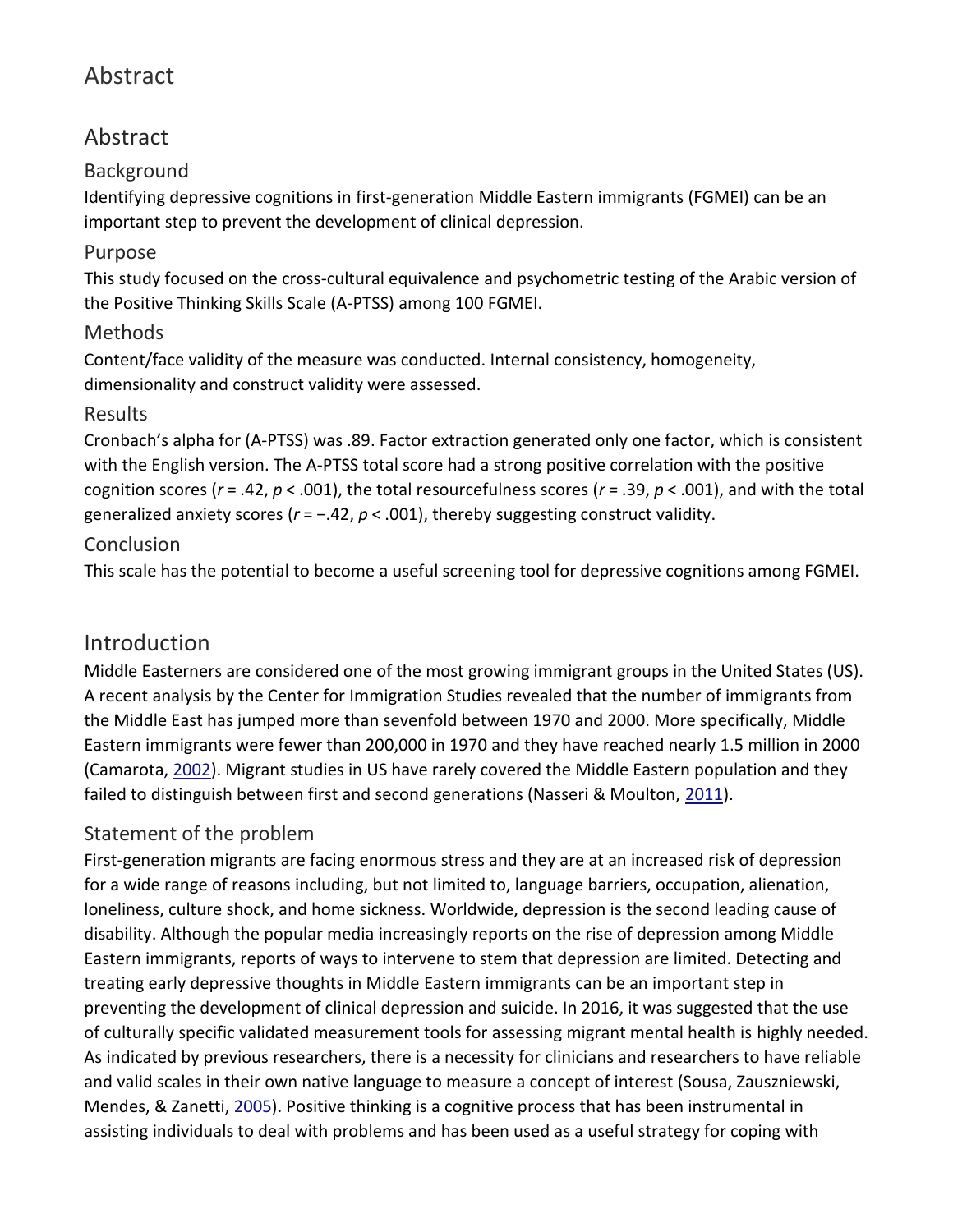negative life situations, including depression (Bekhet & Garnier-Villarreal, [2017\)](https://www.tandfonline.com/doi/full/10.1080/01612840.2019.1631415). Therefore, a reliable and a valid measure that assesses both the negative and positive aspects of cognitions is needed. Specifically, assessing the depressive thinking that may precede the development of clinical depression that can be used with Middle Eastern immigrants is highly needed.

## Purpose

The purpose of this study is to translate and test the psychometric properties of the Arabic version of the Positive Thinking Skills Scale (A-PTSS) among first-generation Middle Easterner immigrants (FGMEI).

#### The Positive Thinking Skills Scale

The Positive Thinking Skills Scale (PTSS) is an eight-item reliable and valid scale that measures the frequency of use of positive thinking skills (Bekhet & Zauszniewski, [2013\)](https://www.tandfonline.com/doi/full/10.1080/01612840.2019.1631415). The skills measured in the scale include cognitive activities to increase positive thoughts and to eliminate or modify negative ones. "Thus, the measure recognizes both negative and positive aspects of cognition while capturing the frequency with which respondents use the skills directed toward achieving positivity" (Bekhet & Zauszniewski, [2013,](https://www.tandfonline.com/doi/full/10.1080/01612840.2019.1631415) p. 1078). Beck's cognitive theory of depression proposes that the depressive thoughts precede the development of clinical depression (Beck, Brown, Steer, Eidelson, & Riskind, [1987\)](https://www.tandfonline.com/doi/full/10.1080/01612840.2019.1631415). Therefore, early identification of the depressive thoughts is essential in preventing clinical depression and the costs associated with it. A cutoff score of 13 on the PTSS was determined to be the point at which referral and/or intervention would be suggested (Bekhet & Garnier-Villarreal, [2017\)](https://www.tandfonline.com/doi/full/10.1080/01612840.2019.1631415). Consequently, this can help in the early identification of depressive symptoms that might develop because of the daily stressors and life challenges faced by FGMEI. The PTSS is four-point Likert scale with scores range from 0 to 24. Higher scores indicate higher frequency of use of positive thinking skills by participants. The PTSS is reliable as indicated by a Cronbach's alpha of .90 ( $\alpha$  = .90). Criterion validity was supported by significant correlations with positive cognitions and resourcefulness in the expected direction (*rs* = .53; .63 *p* < .01 respectively) (Bekhet & Zauszniewski, [2013\)](https://www.tandfonline.com/doi/full/10.1080/01612840.2019.1631415). The PTSS is unique among others as it is a brief measure that takes only 5 minutes to complete and is a direct measure of intervention fidelity to skills that may be taught to FGMEI during a positive thinking training. This measure can be used for assessing the skills used by FGMEI and can be used to evaluate the frequency of using them. The psychometric properties of the PTSS among 131 American college students have been assessed in a recent study conducted by Matel-Anderson and Bekhet [\(2019\)](https://www.tandfonline.com/doi/full/10.1080/01612840.2019.1631415). The results indicated internal consistency, and construct validity was supported for the PTSS as indicated by a Cronbach's alpha of .86 and significant correlation with measures of suicide resilience, perceived social support and self-esteem (Matel-Anderson & Bekhet, [2019\)](https://www.tandfonline.com/doi/full/10.1080/01612840.2019.1631415). In addition, all the items loaded cleanly on one factor and explained 59% of the variance (Matel-Anderson & Bekhet, [2019\)](https://www.tandfonline.com/doi/full/10.1080/01612840.2019.1631415). The results of another study indicated that the PTSS is a reliable scale as indicated by a Cronbach's alpha of .89 in sample of 128 acute care nurses. The PTSS has been translated into the Turkish language, and its psychometric properties assessed in 295 university students. The confirmatory factor analysis of the Turkish version indicated that all items loaded on one factor and Cronbach's alpha was .87. All these previous results demonstrate that this scale is a valid and reliable instrument (Akin, Uysal, & Akin, [2015\)](https://www.tandfonline.com/doi/full/10.1080/01612840.2019.1631415).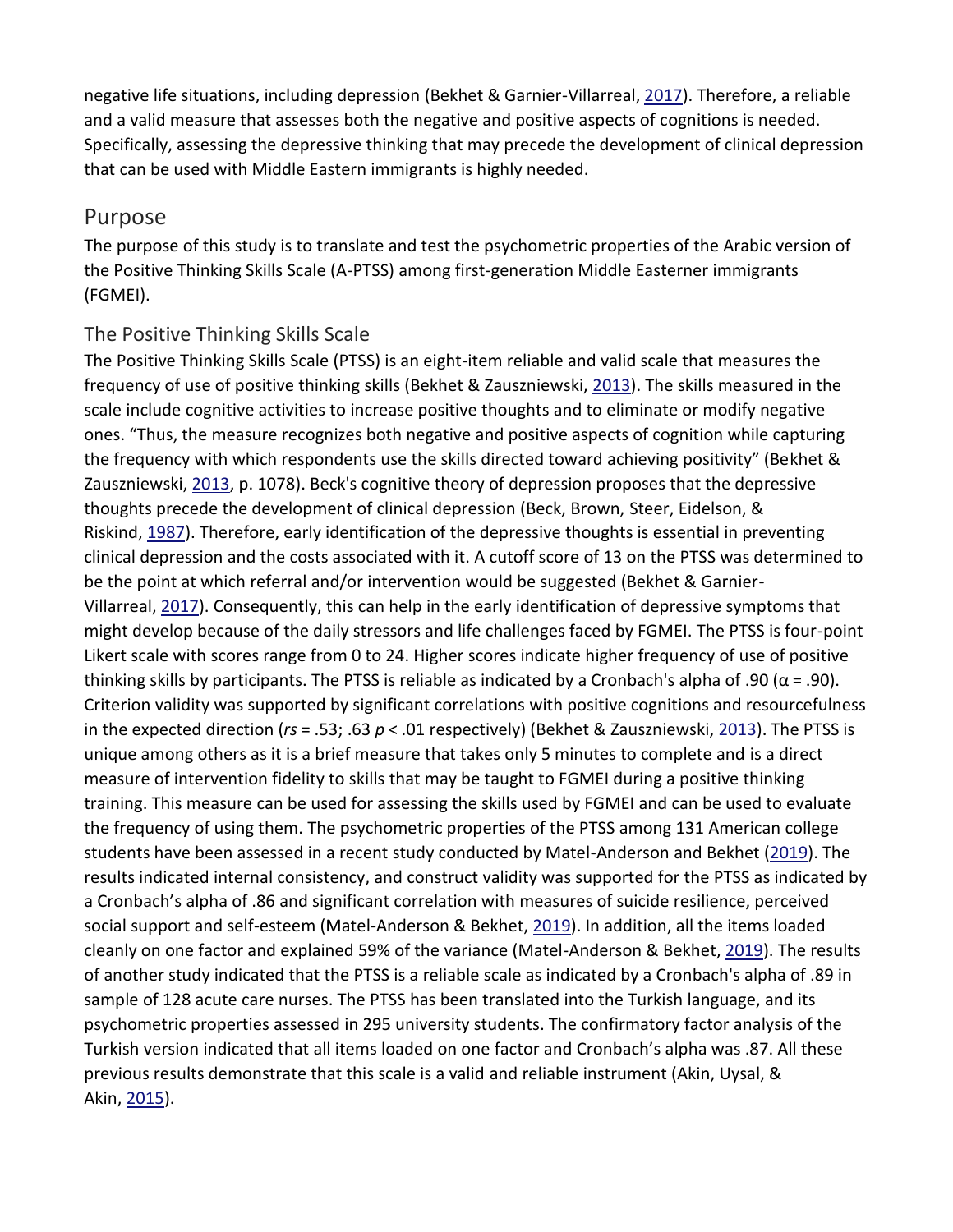## Methods

## Design

A cross-sectional descriptive design was used to translate and test the psychometric properties of the Arabic version of the Positive Thinking Skills Scale (A-PTSS) among Middle Easterners (ME) firstgeneration immigrants.

## Sample

The sample included 100 FGMEI. To be included in the study, immigrants need to be first generation immigrants, 18 years and older, and who can read and write in Arabic. No potential participants were excluded on the basis of gender or socioeconomic status.

## Data collection procedure

The PI and the research assistants contacted the religion leaders of the church and the Mosques (the priest and the Imam) to explain the purpose of the study and to ask for their help in recruiting the subjects. The IRB-approved flyers were distributed at the church and the mosques with the contact information of the researcher assistants. Interested subjects contacted the research assistants, and the questionnaire was distributed to participants who are interested either before or after the religious services at their convenience. The researcher assistants distributed the questionnaires and double checked each questionnaire in order to minimize missing data. Participants were given a \$15 gift cards to thank them for participation. All data provided by study participants were assigned an arbitrary code number rather than using their name or other information that could identify them as an individual. No names were on data collection instruments. To keep everything completely anonymous, the written consent was replaced with an information sheet, which basically just takes off the signature portion at the end of the consent and replaces it with language to the effect that by filling out the questionnaires conveys consent to be a participant in this research.

#### Variables and measures

Generalized Anxiety Disorder 7 (GAD-7) is a self-reported questionnaire for screening and measuring the severity of generalized anxiety disorder. GAD-7 has seven items, which measure severity of various signs of GAD on a four-point Likert scale ranging from 0 "not at all sure" to 4 "nearly everyday." Example of the scale items is "Over the last 2 weeks, how often have you been bothered by the following problems; Feeling nervous, anxious, or on edge." The scale is reliable as indicated by a Cronbach's alpha of .92. Test–retest reliability was also supported by intraclass correlation of .83 (Spitzer, Kroenke, Williams, & Lowe, [2006\)](https://www.tandfonline.com/doi/full/10.1080/01612840.2019.1631415).

Positive cognitions were measured by the eight-item Depressive Cognition Scale (DCS), which measures positive cognitions when scores are not reversed as all items are phrased in a positive direction. Scores range from 0 to 40 on a six-point Likert scale ranging from 0 = strongly disagree to 5 = strongly agree (Zauszniewski, [1995](https://www.tandfonline.com/doi/full/10.1080/01612840.2019.1631415)). Reliability of the scale was indicated by Cronbach's alphas ranging from .75 to .87 (Zauszniewski et al., [2002;](https://www.tandfonline.com/doi/full/10.1080/01612840.2019.1631415) Zauszniewski & Suresky, [2010\)](https://www.tandfonline.com/doi/full/10.1080/01612840.2019.1631415). Construct validity was indicated by correlations with measures of burden and resourcefulness (*rs* = –.40, .65, respectively). Confirmatory factor analysis yielded a single factor that explained 48% of the variance (Zauszniewski & Suresky, [2010\)](https://www.tandfonline.com/doi/full/10.1080/01612840.2019.1631415).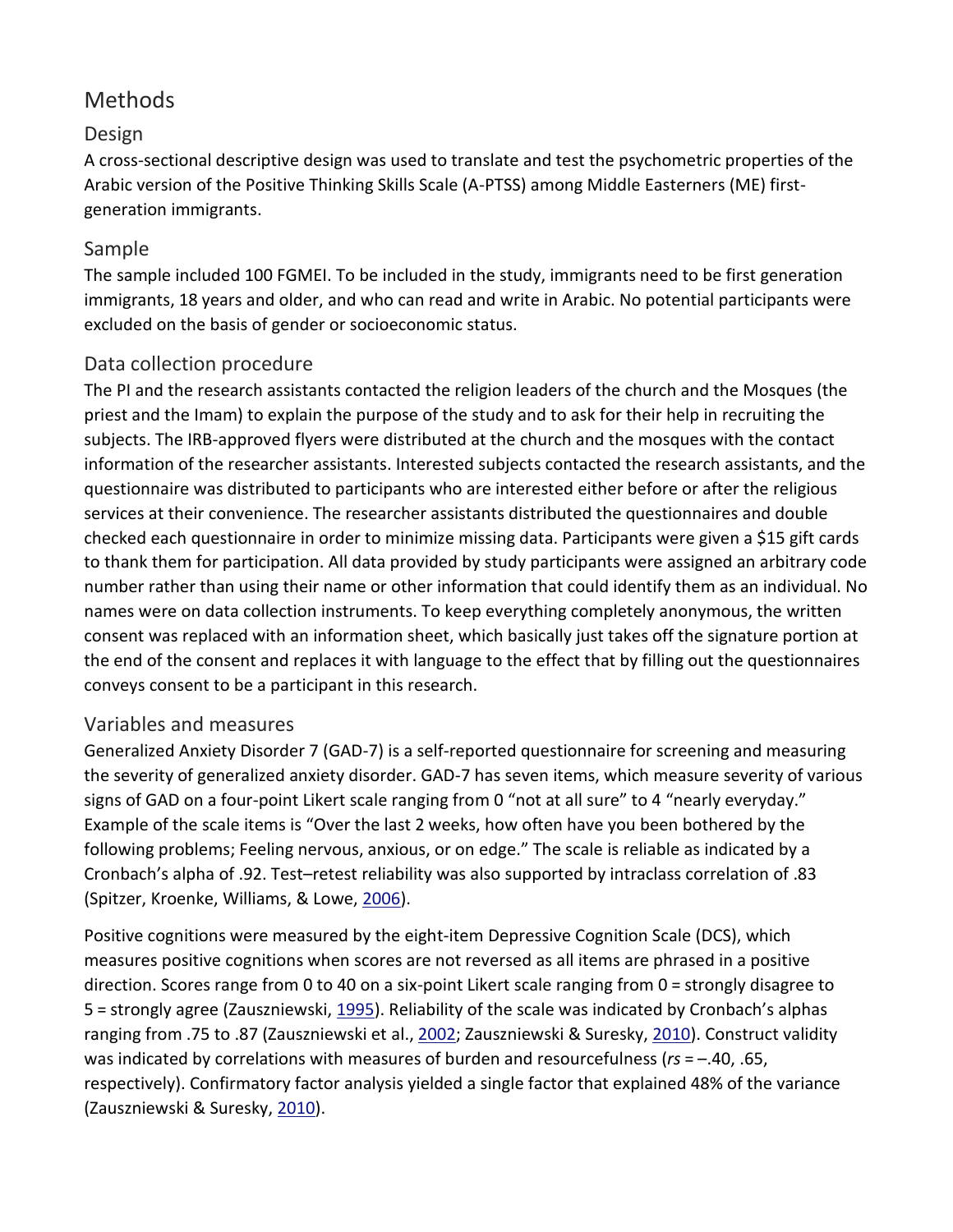The Arabic version of the DCS (A-DCS) is also reliable and valid. Cronbach's alpha for (A-DCS) was .86 in first-year adolescent Egyptian nursing students (Bekhet & Zauszniewski, [2010\)](https://www.tandfonline.com/doi/full/10.1080/01612840.2019.1631415). Also, the Cronbach's alpha for A-DCS in Egyptian older adults was .89 (Bekhet, Fouad, & Zauszniewski, [2011\)](https://www.tandfonline.com/doi/full/10.1080/01612840.2019.1631415). Construct validity was also supported for (A-DCS) as indicated by a strong positive correlation with a total score of the Alienation Scale scores (*r* = .51, *p* < .01). Like the English version, the factor extraction produced only one factor that explained 49.95% of the variance in the items of the scale (Bekhet & Zauszniewski, [2010\)](https://www.tandfonline.com/doi/full/10.1080/01612840.2019.1631415).

Resourcefulness was measured by the 28-item resourcefulness scale which measures both personal (16 items) and social resourcefulness (12 items) on a six-point Likert scale ranging from 0 = extremely non-descriptive to 5 = extremely descriptive. Reliability is indicated by a Cronbach's alpha of .85. The substantial intercorrelations between the two factors (personal and social resourcefulness) further supported the scale's construct validity (Zauszniewski, Eggenschwiler, Preechawong, Roberts, & Morris, [2006\)](https://www.tandfonline.com/doi/full/10.1080/01612840.2019.1631415).

## Data analysis

Descriptive statistics were used to assess the demographics and main study variables. In order to determine the internal consistency and homogeneity of the A-PTSS, Cronbach's alpha coefficient, interitem correlations, and item-to-total correlations were assessed. Furthermore, scale dimensionality and construct validity were assessed by conducting factor analysis. Also, construct (convergent) validity were assessed by examining the correlation between the total scores on the A-PTSS and measures of positive cognitions, resourcefulness, and anxiety.

## Results

## Characteristics of the study sample

The sample included 100 first-generation Middle Eastern immigrants who were recruited from Middle Eastern churches and mosques in Milwaukee, WI. The mean age of participants was 46.5 years (SD = .14.2). The number of years spent in the USA ranged from a year to 49 years with a mean of 18 years. Fifty-one percent were Christians, and forty-nine were Moslems. Regarding gender, 68% were females and 32% were males. The sample included diverse country of origin; 42% were Egyptians, 28% were Palestinians, 15% were Jordanian, and the remaining 15% were from Syria, Iraq, Sudan, Algeria, Lebanon, Kuwait, and Oman. Regarding education, 46% had college education, 17% had graduate/professional training, 21% had high-school diploma or some college/associated degree, and 16% had less than 7 years of school or some high-school education. Twenty-six percent reported an income between 5,000 and less than 15,000 a year. Sixty-one percent reported an income between 15,000 and 40,000 a year, and 39% percent reported an income of 45,000 or more. Eighty-one percent were married, 10% were divorced or widowed, and 9% were never married.

#### Content/face validity of the measure

Consistent with the literature, the process of translation begins with a fluent bilingual professor who translated the English version of the PTSS into an Arabic version (A-PTSS) (Bekhet & Zauszniewski, [2010;](https://www.tandfonline.com/doi/full/10.1080/01612840.2019.1631415) Yu, Lee, & Woo, [2004\)](https://www.tandfonline.com/doi/full/10.1080/01612840.2019.1631415). Following the translation of the measure, a blind backtranslation was completed, during which two other bilingual experts converted the translated instrument (A-PTSS) into the original English language without having seen the original instrument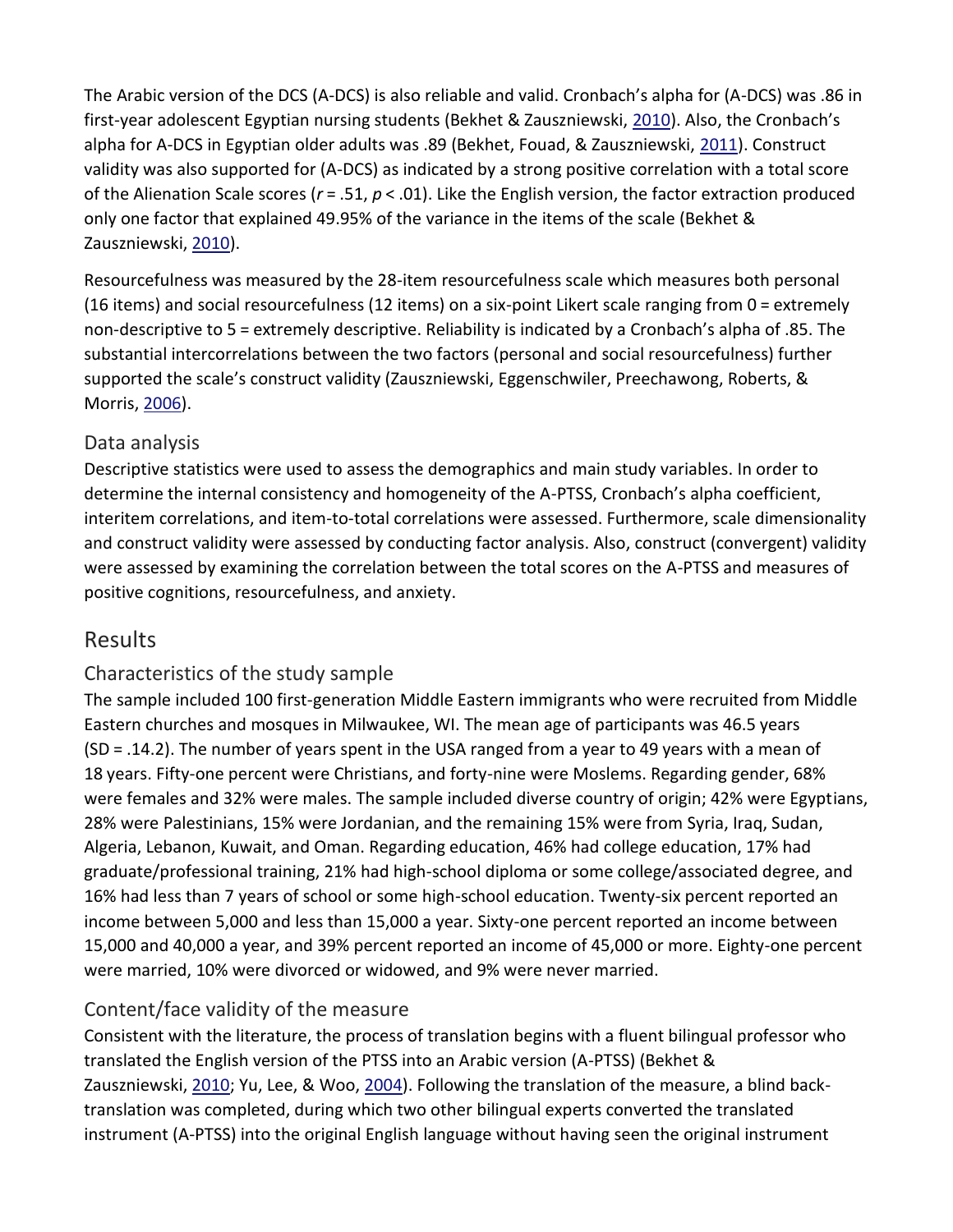(Bekhet & Zauszniewski, [2010;](https://www.tandfonline.com/doi/full/10.1080/01612840.2019.1631415) Brislin, [1986;](https://www.tandfonline.com/doi/full/10.1080/01612840.2019.1631415) Yu et al., [2004\)](https://www.tandfonline.com/doi/full/10.1080/01612840.2019.1631415). As necessary, revisions were made, and discrepancies were examined between the PTSS and the A-PTSS until the two forms appeared to be equivalent, which is the most reliable method in determining cultural equivalence of an instrument. As indicated in the literature equivalence likely to be achieved when both language versions of an instrument are identical in meaning (Sousa et al., [2005\)](https://www.tandfonline.com/doi/full/10.1080/01612840.2019.1631415). A panel of three Arabic bilingual professors reviewed the translations, grammar, and structure of the A-PTSS by comparing the English and the Arabic versions to ensure consistency. After reaching a consensus regarding consistency, grammar, and structure, an Arabic version of the PTSS (A-PTSS) was produced.

## Cross-Cultural Equivalence Analysis.

Investigation of the symmetrical translations and back-translations of the PTSS showed lack of consistency on one of the scale items. For example, one translator translated the item, "Note the need to practice positive thinking" into يملاحطه ضرورة ممارسة التفكير الإيجابي to practice positive thinking" into ممارسة التفكير الإيجابي Back translations of this item were "Need to practice positive thinking" and "Note the need to practice positive thinking" The panel of three Arabic bilingual members compared the original scale and two translated versions into Arabic to validate the translation. The Arabic version of the scale that Arabic panel members agreed as the one with best semantic equivalence was further reviewed and edited to meet the requirements of Arabic grammar and structure. The final item ملاحطه ضرورة ممارسة التفكير الإيجابي became

## Internal consistency and homogeneity

The overall estimate of the reliability of the A-PTSS (Cronbach's alpha) was .89 and exceeded the recommended criteria. As recommended in the literature, at least .70 is required for a newly developed scale (Nunnally & Bernstein, [1994\)](https://www.tandfonline.com/doi/full/10.1080/01612840.2019.1631415). Deletion of any one of the items of the A-PTSS did not improve the overall Cronbach's alpha coefficient for the scale. As shown in Table 1, item-to-total score correlations were between *r* = .30 and *r* = .70, meeting the required criteria for scale homogeneity except for item # 7 (.74), where it is slightly higher than .70 (Ferketich, [1991\)](https://www.tandfonline.com/doi/full/10.1080/01612840.2019.1631415). As shown in Table 2, 96% of the inter-item correlations were between *r* = .30 and *r* = .70, indicating internal consistency and that the scale measures diverse aspects of positive thinking (Nunnally & Bernstein, [1994\)](https://www.tandfonline.com/doi/full/10.1080/01612840.2019.1631415).

| Item              | Alpha if item deleted | Item-to-total score correlation | <b>Factor loadings</b> | Communality values |
|-------------------|-----------------------|---------------------------------|------------------------|--------------------|
| PTSS <sub>1</sub> | .87                   | .67                             | .76                    | .58                |
| PTSS <sub>2</sub> | .87                   | .64                             | .72                    | .52                |
| PTSS <sub>3</sub> | .88                   | .61                             | .71                    | .50                |
| PTSS <sub>4</sub> | .87                   | .69                             | .77                    | .60                |
| PTSS <sub>5</sub> | .88                   | .55                             | .64                    | .42                |
| PTSS <sub>6</sub> | .87                   | .69                             | .78                    | .60                |
| PTSS <sub>7</sub> | .86                   | .74                             | .83                    | .68                |
| PTSS <sub>8</sub> | .87                   | .68                             | .77                    | .60                |

Table 1. The Arabic version of the PTSS item analysis and factor analysis.

Table 2. The Positive Thinking Skills Scale inter-item correlation matrix.

| l Item |  |     |                 |        |  |  |
|--------|--|-----|-----------------|--------|--|--|
|        |  | .53 | 63 <sup>1</sup> | .37 50 |  |  |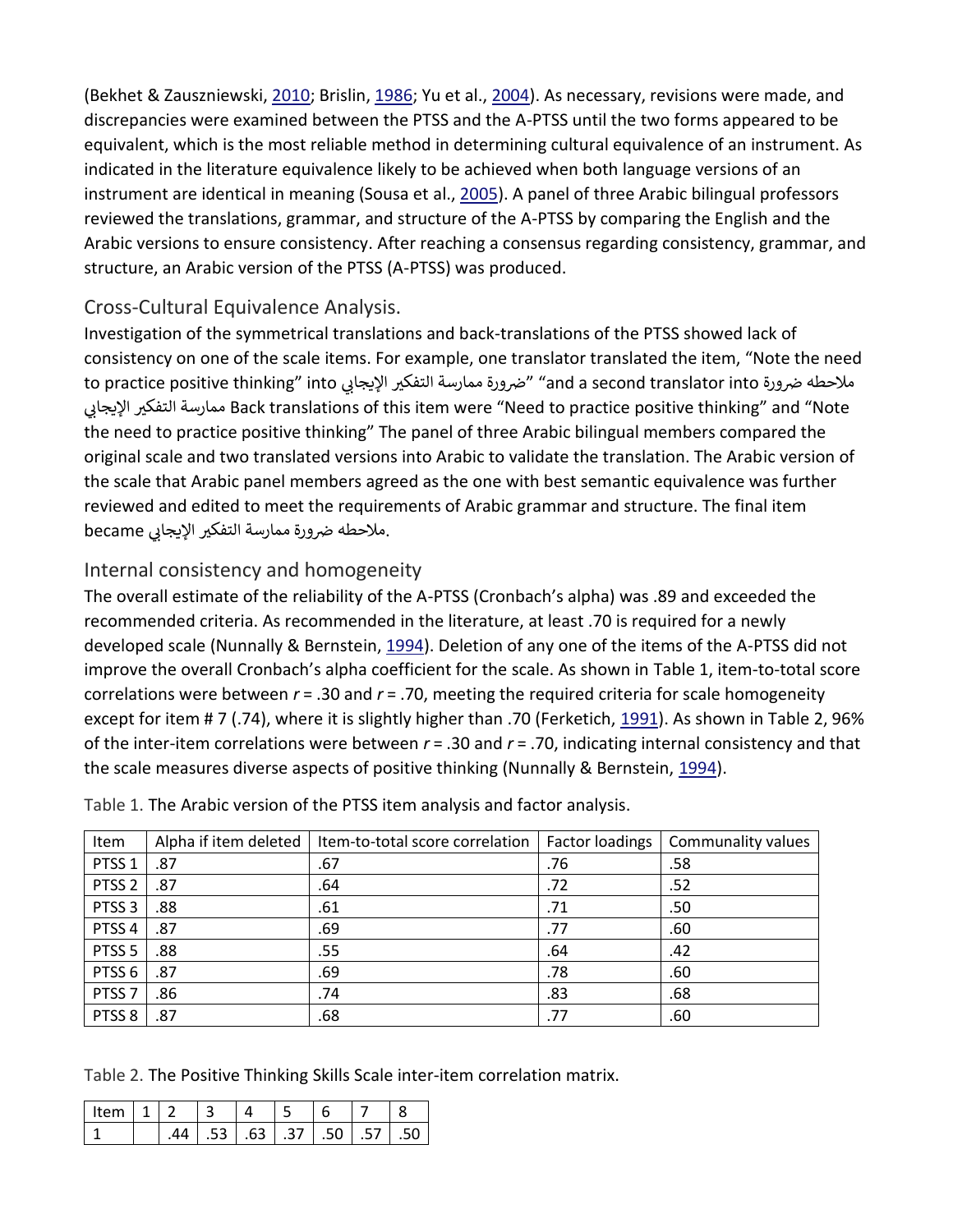| - 2            |  |                  | .44.   .50   .55   .52   .52   .44 |                  |                               |     |
|----------------|--|------------------|------------------------------------|------------------|-------------------------------|-----|
| $\overline{3}$ |  | .48 <sup>1</sup> |                                    |                  | $.34$   $.43$   $.54$   $.50$ |     |
|                |  |                  |                                    |                  | $.47$ .53 .57 .46             |     |
| 5              |  |                  |                                    | .50 <sub>1</sub> | $.38$ .37                     |     |
| 6              |  |                  |                                    |                  | .57                           | .58 |
|                |  |                  |                                    |                  |                               | .74 |

Table 3. Construct validity.

|         | A-PTSS   A-DCS |         | A-RS    | A-GAD-7 |
|---------|----------------|---------|---------|---------|
| A-PTSS  |                |         |         |         |
| A-DCS   | $.42*$         |         |         |         |
| A-RS    | $.39*$         | $.29*$  |         |         |
| A-GAD-7 | $-.42*$        | $-.44*$ | $-.38*$ |         |

*Note*. A-PTSS = The Arabic version of the Positive Thinking Skills Scale; A-DCS = The Arabic version of the Depressive Cognition Scale which measures positive cognitions when scored are not reversed; A-RS = The Arabic version of the Resourcefulness Scale; GAD-7 = the Arabic version of the Generalized Anxiety Disorder 7 item scale.

\**p*<.001.

#### Dimensionality and construct validity

The Kaiser-Meyer-Olkin value of .89 also indicated that the sample size was adequate to proceed with factor analysis as it exceeded the recommended value of .60 [\(Tabachnick & Fidell, 2001](https://www.tandfonline.com/doi/full/10.1080/01612840.2019.1631415)). Bartlett's test of sphericity was significant (χ2 = 365.37; *p* < .001), indicating that the correlation matrix was appropriate for factor analysis (Strickland, [2003\)](https://www.tandfonline.com/doi/full/10.1080/01612840.2019.1631415). A principal component factor analysis was conducted on the Arabic version of the PTSS items to extract the minimum number of factors that explained the maximum variance in the items of the scale. As shown in previous studies, it was expected in this study that only one factor would emerge from factor analysis (Akin, Uysal, & Akin, [2015;](https://www.tandfonline.com/doi/full/10.1080/01612840.2019.1631415) Bekhet & Zauszniewski, [2013;](https://www.tandfonline.com/doi/full/10.1080/01612840.2019.1631415) Matel-Anderson & Bekhet, [2019;](https://www.tandfonline.com/doi/full/10.1080/01612840.2019.1631415) Tully, [2016\)](https://www.tandfonline.com/doi/full/10.1080/01612840.2019.1631415). In fact, the factor extraction generated only one factor with eigenvalue greater than 1. The scree plot also clearly suggested that only one dimension underlay the items of the scale. As shown in Table 1, a single extracted factor explained 56% of the variance in the items of the scale. Thus, factor rotation was not needed. All communality values were above .30, as recommended by [Tabachnick and Fidell \(2001\)](https://www.tandfonline.com/doi/full/10.1080/01612840.2019.1631415), and all items of the scale had strong factor loadings on the single factor that emerged, exceeding the minimum recommended criterion of .30 (Nunnally & Bernstein, [1994;](https://www.tandfonline.com/doi/full/10.1080/01612840.2019.1631415) Polit, [1996\)](https://www.tandfonline.com/doi/full/10.1080/01612840.2019.1631415).

The Arabic version of the PTSS total score had a strong positive correlation with the positive cognition scores (*r* = .42, *p* < .001) indicating convergent validity. Also, the PTSS total score had a strong correlation with the total resourcefulness scores (*r* = .39, *p* < .001), and with the total generalized anxiety scores ( $r = -0.42$ ,  $p < 0.001$ ), thereby suggesting construct validity or discriminant validity. These correlations indicating that the more the positive thinking, the more the resourcefulness for participants and the less the anxiety scores.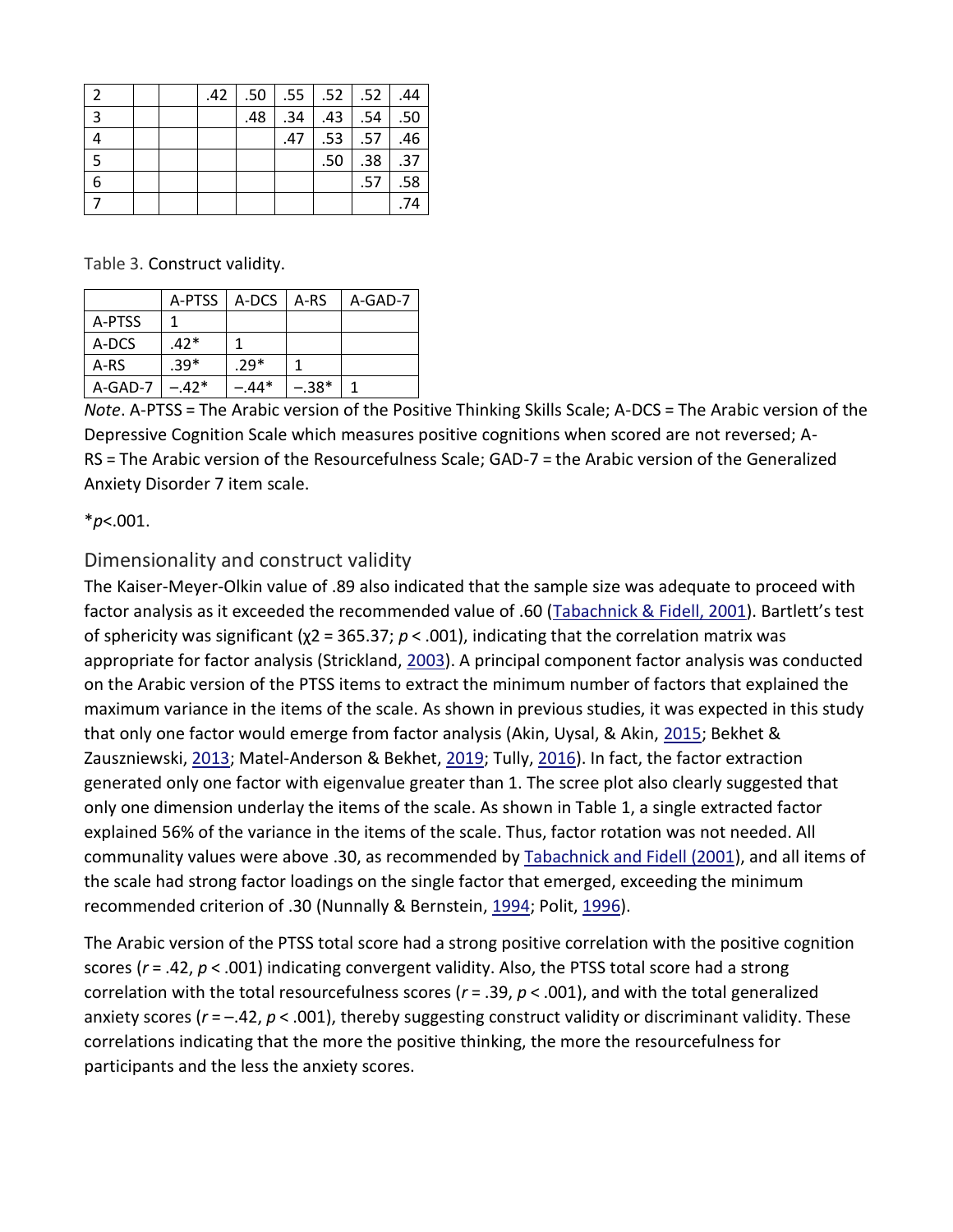## **Discussion**

This study represents the first attempt to examine the reliability and the validity of the Arabic version of the Positive Thinking Skills Scale (A-PTSS) among first-generation Middle-Eastern immigrants (FGMEI). The results provide solid support for the scale's reliability and validity among FGMEI. Reliability was demonstrated through adequate estimates of internal consistency; Cronbach's alpha was .89, which exceeds the minimum criterion of .70 (Nunnally & Bernstein, [1994\)](https://www.tandfonline.com/doi/full/10.1080/01612840.2019.1631415). This internal consistency estimate is consistent with findings from other studies of PTSS measures, which reported an alpha of .90 in a sample of caregivers of persons with autism spectrum disorders (ASD) (Bekhet & Zauszniewski, [2013\)](https://www.tandfonline.com/doi/full/10.1080/01612840.2019.1631415). Also, alphas of .86, .87, and .89, respectively, were reported for the PTSS in a sample of 295 Turkish university students, 128 American acute care nurses, and 131 US college students (Akin et al., [2015;](https://www.tandfonline.com/doi/full/10.1080/01612840.2019.1631415) Matel-Anderson, Bekhet, & Garnier-Villarreal, [2018;](https://www.tandfonline.com/doi/full/10.1080/01612840.2019.1631415) Tully, [2016\)](https://www.tandfonline.com/doi/full/10.1080/01612840.2019.1631415). In this study, 88% of the corrected item-to-total correlations were within the recommended range of .30 to .70. In other words, seven of the eight (A-PTSS) were correlated with the total score in the optimal range between .30 and .70, suggesting the homogeneity of the measure and that each item was measuring a unique construct and meeting the necessary criteria for scale homogeneity. The only item that exceeded the .70 criteria in this study of FGMEI was "Nurture ways to challenge pessimistic thoughts." This item was also the strongest in the factor analysis, indicating that nurture ways to challenge pessimistic thoughts was of greatest concern to FGMEI. FGMEI finding is also consistent with findings from a study of the measure of the PTSS in American college students (Matel-Anderson & Bekhet, [2019\)](https://www.tandfonline.com/doi/full/10.1080/01612840.2019.1631415). More specifically, in their study they found that 89% of the 28 possible inter-item correlations fell within the desired range (Matel-Anderson & Bekhet, [2019\)](https://www.tandfonline.com/doi/full/10.1080/01612840.2019.1631415).

In addition to providing evidence of the reliability of the A-PTSS, the findings indicate that the measure has construct validity, as evidenced by significant correlations in the expected direction with an established measure of positive cognitions, resourcefulness, and generalized anxiety disorder (*r* = .42, .39, and –.42; *p* < .001, respectively) (Table 3). The findings of this study are consistent with the findings with previous studies, which found a significant with positive cognitions, resourcefulness, depression, and general well-being in a sample of 109 of caregivers of persons with ASD (*r* = .53, .63, – .45, and .40; *p* < .01, respectively) (Bekhet & Zauszniewski, [2013\)](https://www.tandfonline.com/doi/full/10.1080/01612840.2019.1631415).

The findings of the factor analysis provide further support for the construct validity of the A-PTSS. The emergence of a single factor that explained a substantial portion of the variance is consistent with factor analytic studies of the A-PTSS (Bekhet & Zauszniewski, [2013;](https://www.tandfonline.com/doi/full/10.1080/01612840.2019.1631415) Matel-Anderson & Bekhet, [2019\)](https://www.tandfonline.com/doi/full/10.1080/01612840.2019.1631415). The variance explained in this study (56%) is similar to some extent to the variance explained in previous study of caregivers of persons with ASD (59%) (Matel-Anderson et al., [2018\)](https://www.tandfonline.com/doi/full/10.1080/01612840.2019.1631415) and more than the variance explained in the study of college students (50%) (Matel-Anderson & Bekhet, [2019\)](https://www.tandfonline.com/doi/full/10.1080/01612840.2019.1631415). However, it should be noted that the population is different in this study than the two mentioned studies. The greater amount of variance may be due to the fact that first-generation Middle Eastern immigrants constitute a more homogeneous population.

The findings of this study of the psychometric properties of the A-PTSS in FGMEI showed promising evidence that the 8-item A-PTSS has acceptable reliability and validity. Also, the findings pointed out the fact that the A-PTSS is potentially useful for assessing depressive thoughts that precede the development of clinical depression in FGMEI, which is vital for early detection and intervention.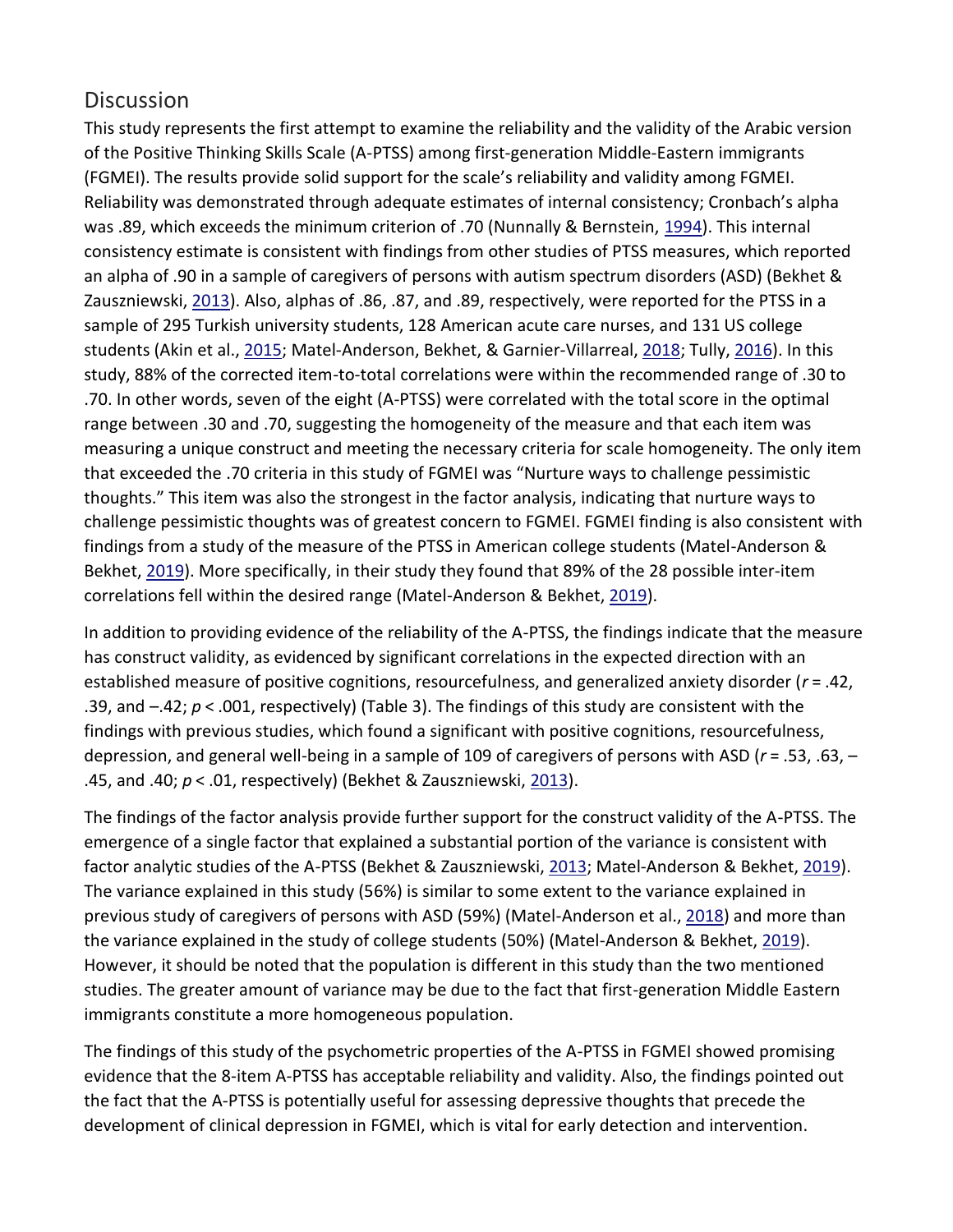Further psychometric testing of the A-PTSS may be warranted. This study provides evidence that the A-PTSS consists of a single dimension and supports the construct validity of the A-PTSS for this sample of first-generation Middle Eastern immigrants.

## Disclosure statement

No potential conflict of interest was reported by the authors.

## Reference

- Akin, A., Uysal, R., & Akin, U. (2015). The validity and reliability of Turkish version of the Positive Thinking Skills Scale. *Journal of European Education*, *5*(2), 16–22.
- Beck, A. T., Brown, G., Steer, R. A., Eidelson, J. I., & Riskind, J. H. (1987). Differentiating anxiety and depression: A test of the cognitive content specificity hypothesis. *Journal of Abnormal Psychology*, *96*(3), 179–183.
- Bekhet, A. K., & Garnier-Villarreal, M. (2017). The Positive Thinking Skills Scale: A screening measure for early identification of depressive thoughts. *Applied Nursing Research*, *38*, 5–8. doi: 10.1016/j.apnr.2017.08.004
- Bekhet, A., Fouad, R., & Zauszniewski, J. A. (2011). The role of positive cognitions in Egyptian elders relocation adjustment. *Western Journal of Nursing Research*, *33*(1), 121–135. doi: 10.1177/0193945910381763
- Bekhet, A., & Zauszniewski, J. A. (2010). Psychometric properties of the Arabic version of the Depressive Cognition Scale in first-year adolescent Egyptian nursing students. *Journal of Nursing Measurement*, *18*(3), 143–152. doi: 10.1891/1061-3749.18.3.143
- Bekhet, A. K., & Zauszniewski, J. A. (2013). Measuring use of positive thinking skills: Psychometric testing of a new scale. *Western Journal of Nursing Research*, *35*(8), 1074–1093. doi: 10.1177/0193945913482191
- Brislin, R. W. (1986). The wording and translation of research instruments. In W. J. Lonner & J. Berry (Eds.), *Field methods in cross-cultural research* (pp. 137–164). Beverly Hills: Sage Publications.
- Camarota, S. A. (2002). Immigrants from the Middle East: A Profile of the Foreign-born Population from Pakistan to Morocco. Center for Immigration Studies. Retrieved from [http://www.cis.org](http://www.cis.org/)
- Ferketich, S. (1991). Focus on psychometrics. Aspects of item analysis. *Research in Nursing & Health*, *14*(2), 165–168.
- Matel-Anderson, D., Bekhet, A. K., & Garnier-Villarreal, M. (2018). Mediating effects of positive thinking and social support on suicide resilience. *Western Journal of Nursing Research*, *41*(1), 25–41. doi[:10.1177/0193945918757988](http://10.0.4.153/0193945918757988)
- Matel-Anderson, D., & Bekhet, A. K. (2019). Psychometric properties of the Positive Thinking Skills Scale among college students. *Archives of Psychiatric Nursing*, *33*(1), 65–69. doi: 10.1016/j.apnu.2018.10.005
- Nasseri, K., & Moulton, L. H. (2011). Patterns of death in the first and second generation immigrants from selected Middle Eastern countries in California. *Journal of Immigrant and Minority Health*, *13*(2), 361–370. doi: 10.1007/s10903-009-9270-7
- Nunnally, J. C., & Bernstein, I. H. (1994). *Psychometric theory* (3rd ed.). New York: McGraw-Hill.
- Polit, D. F. (1996). *Data analysis and statistics for nursing research.* Stamford: Appleton & Lange.